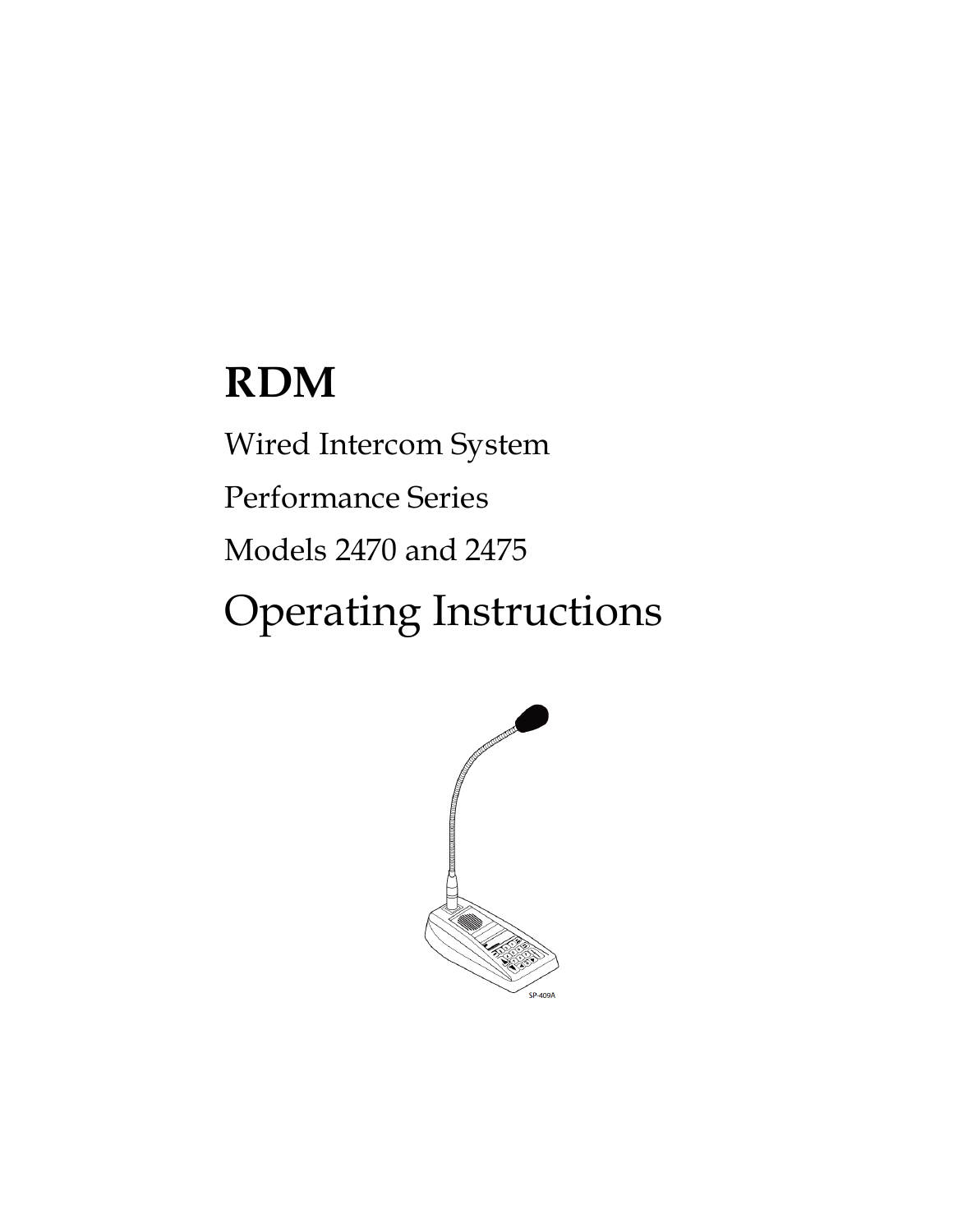### **FCC Information**

This device complies with part 15 of the FCC rules. Operation is subject to the following two conditions:

- This device must not cause harmful interference.
- This device must accept any interference received including interference that may cause undesired operation.

Changes or modifications not expressly approved by the party responsible for compliance could void the user's authority to operate the equipment.

**RDM Industrial Electronics Inc. 2019 All rights reserved. Phone: 1-800-282-5183**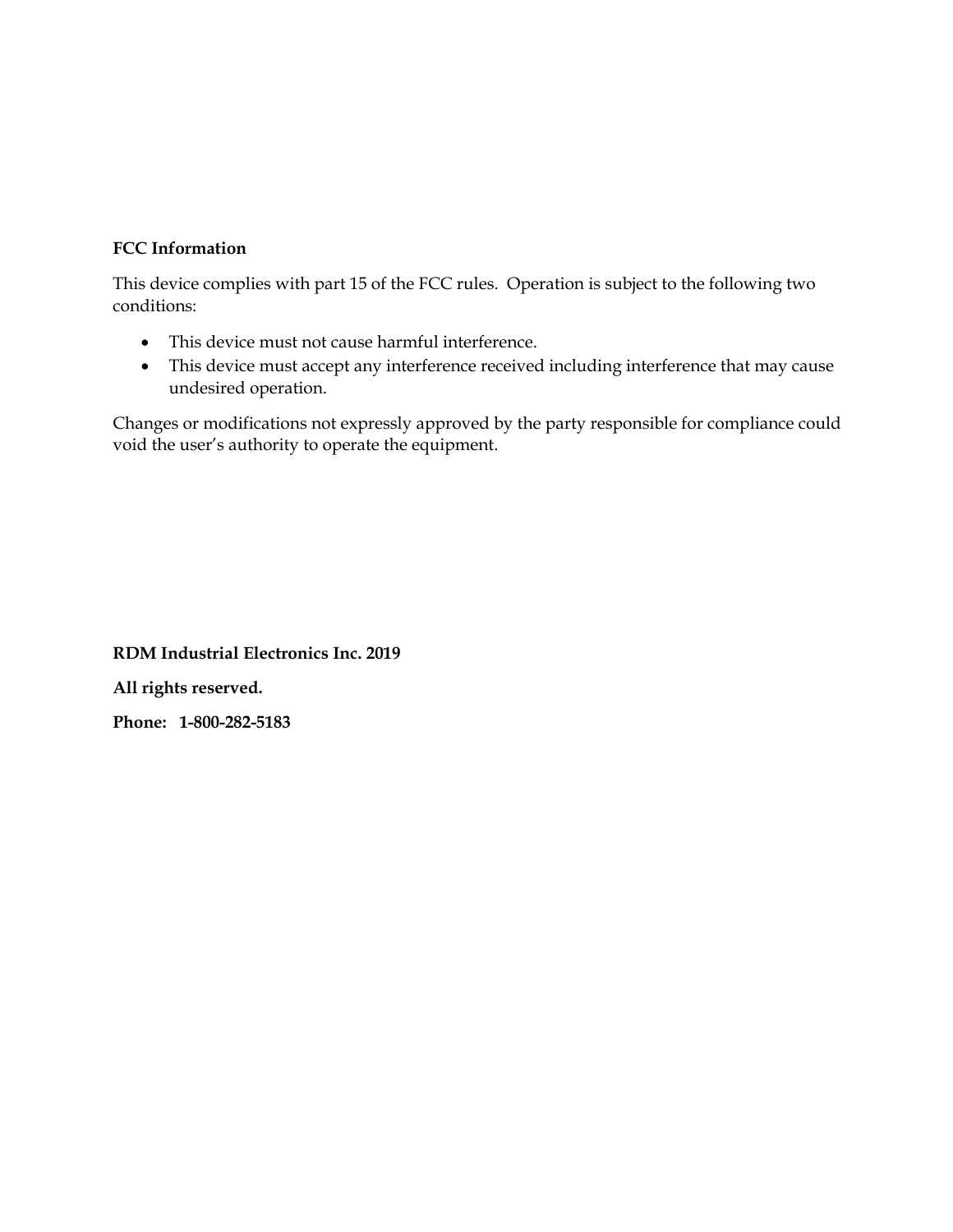# **Table of Contents**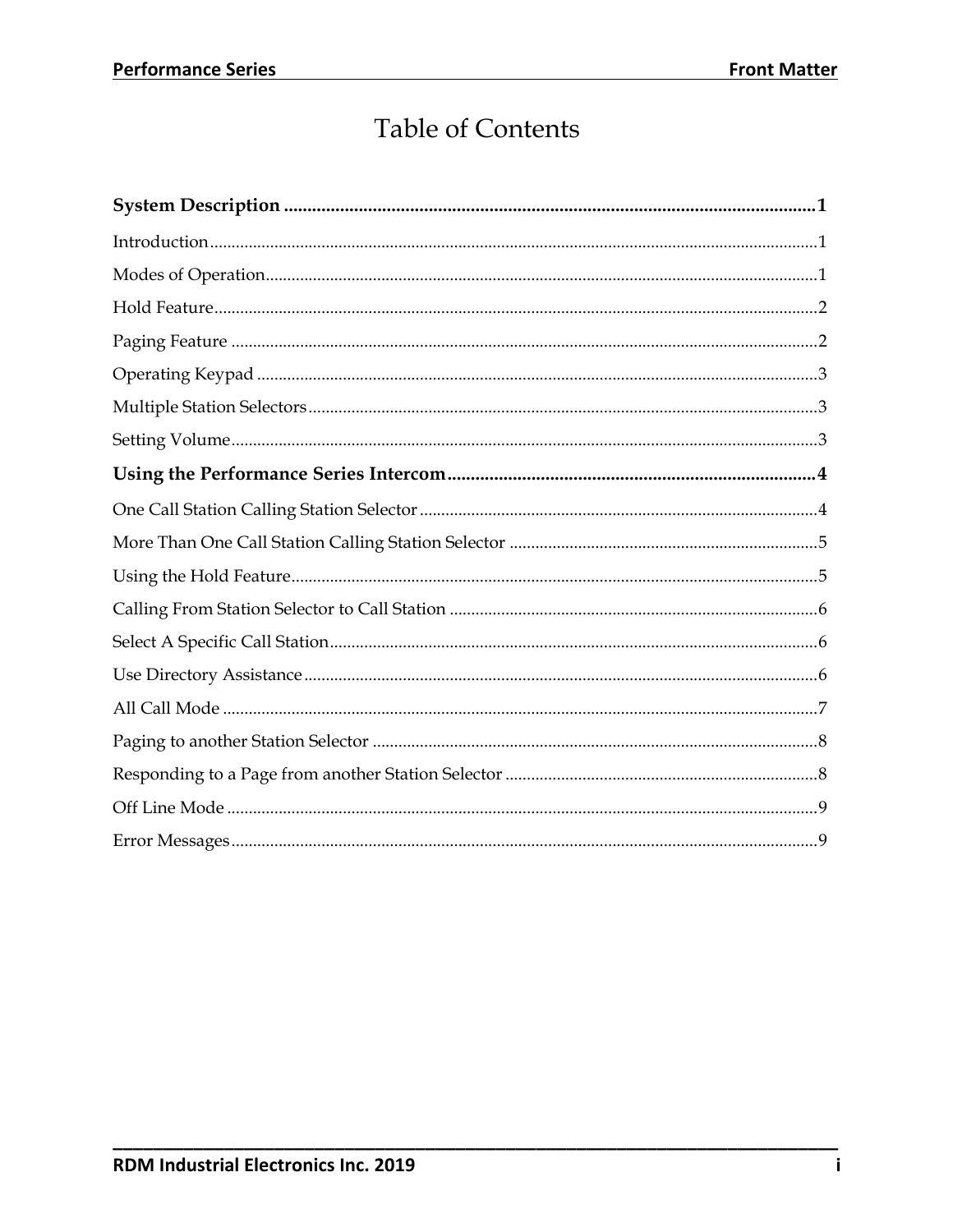# **System Description**

| Introduction                                   | The Performance Series Intercom System primarily provides<br>two-way audio communications between Station Selectors and<br>remote Call Stations. The system additionally provides for<br>two-way audio communications between Station Selectors<br>(Paging). It is intended for use in service stations, convenience<br>stores and other similar applications needing remote audio<br>communication. The System is intended for use in service<br>stations, convenience stores, and other applications. |                                                                                                                                                                                                                          |  |  |
|------------------------------------------------|---------------------------------------------------------------------------------------------------------------------------------------------------------------------------------------------------------------------------------------------------------------------------------------------------------------------------------------------------------------------------------------------------------------------------------------------------------------------------------------------------------|--------------------------------------------------------------------------------------------------------------------------------------------------------------------------------------------------------------------------|--|--|
| <b>Modes of Operation</b>                      | The system also provides communication (Paging) between<br><b>Station Selectors</b>                                                                                                                                                                                                                                                                                                                                                                                                                     |                                                                                                                                                                                                                          |  |  |
|                                                |                                                                                                                                                                                                                                                                                                                                                                                                                                                                                                         | The system has five modes of operation described below.                                                                                                                                                                  |  |  |
| $:$ SBY<br>$\ddot{\cdot}$<br>:                 | <b>Standby Mode</b>                                                                                                                                                                                                                                                                                                                                                                                                                                                                                     | The system is in this mode when SBY is displayed. The<br>Standby mode occurs when no station is connected, no key is<br>pressed, and the Station Selector is not in OffLine mode.                                        |  |  |
| :LIS<br>$\ddot{\cdot}$<br>$S = 01:$ PUMP # 01  | Listen Mode                                                                                                                                                                                                                                                                                                                                                                                                                                                                                             | The system is in this mode when LIS is displayed. The Listen<br>mode occurs when a station is connected and the Talk key is<br>not pressed. Inbound audio is emitted from the Station Selector.                          |  |  |
| :TLK<br>$\ddot{\cdot}$<br>$S = 01$ : PUMP # 01 | Talk Mode                                                                                                                                                                                                                                                                                                                                                                                                                                                                                               | The system is in this mode when TLK is displayed. The Talk<br>mode occurs when a station is connected and the Talk key is<br>pressed. Audio received at the Station Selector microphone is<br>transmitted.               |  |  |
| : TLK<br>$\ddot{\cdot}$<br>A L L<br>CALL       | All Call Mode                                                                                                                                                                                                                                                                                                                                                                                                                                                                                           | The system is in this mode when ALL CALL is displayed. The<br>All Call mode occurs when the ALL CALL key is pressed. The<br>All Call mode allows the Station Selector to simultaneously<br>connect to all Call Stations. |  |  |
| * OFF LINE *<br>UP ARROW To Exit               | Off Line Mode                                                                                                                                                                                                                                                                                                                                                                                                                                                                                           | The system is in All Call Mode when OFF LINE is displayed. In<br>this mode, the Station Selector is powered on, but is silent.                                                                                           |  |  |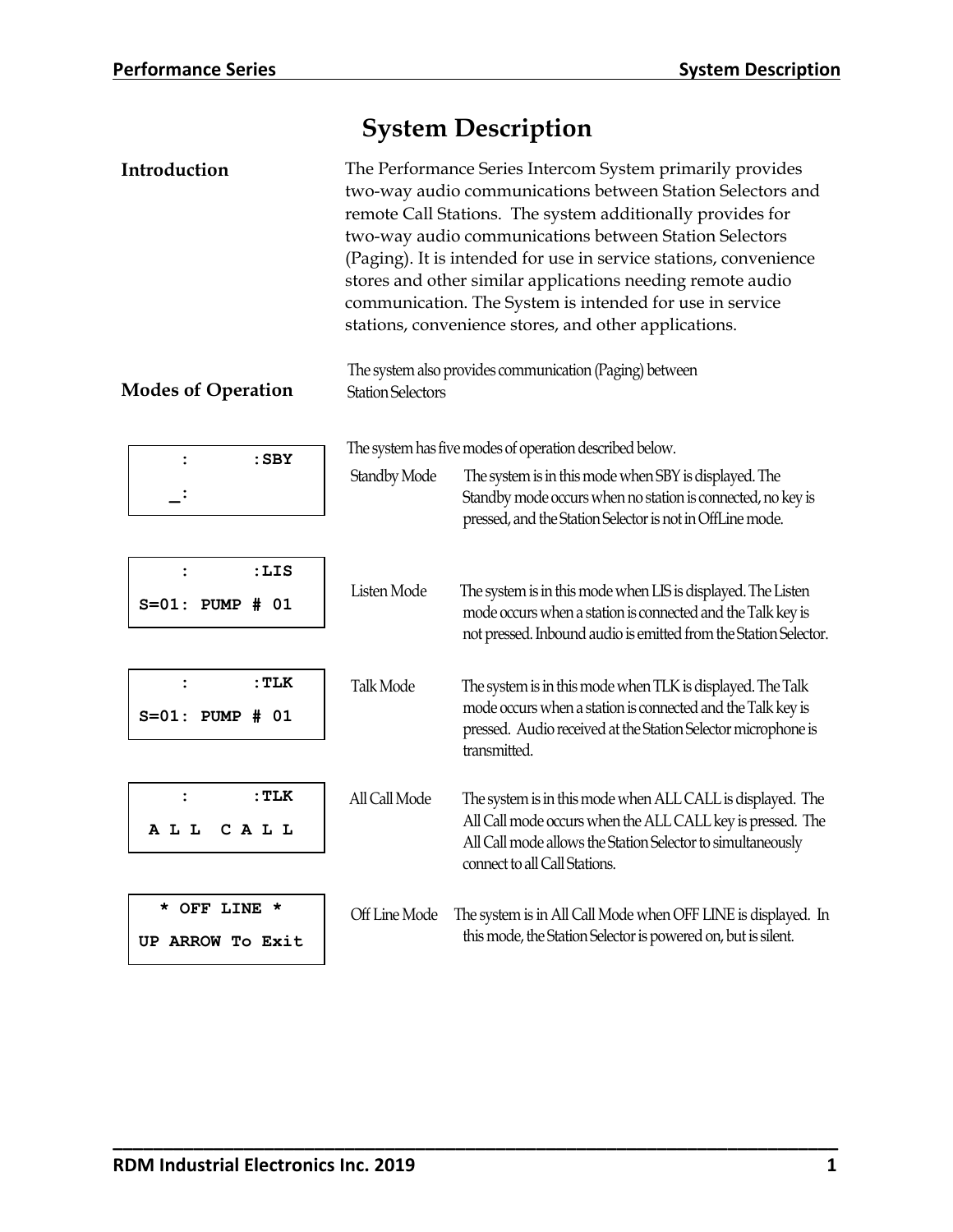| <b>Hold Feature</b>   | The Hold feature allows an attendant to momentarily<br>disconnect from a call, greet a newer call, and return to<br>the previous call. |
|-----------------------|----------------------------------------------------------------------------------------------------------------------------------------|
| <b>Paging Feature</b> | The Page feature allows an attendant at one Station<br>Selector to communicate with another attendant at a<br>second Station Selector. |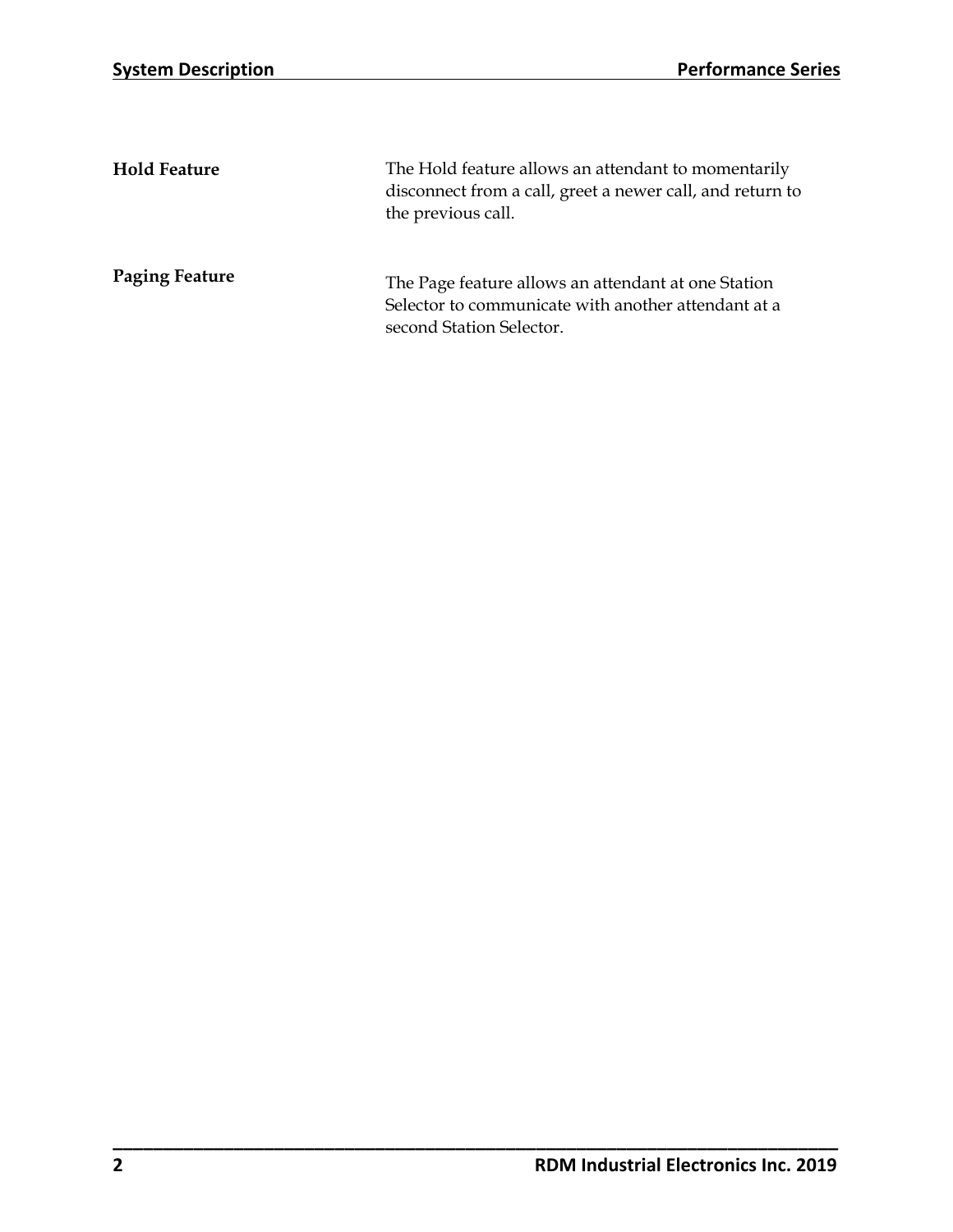# Operating Keypad



Operating keys are described below.

| <b>ALL</b><br>CALL<br><b>STD</b> | <b>TALK</b>       | This key controls talk/listen<br>communications. User presses TALK<br>button to cancel the alert tone and to<br>transmit outbound audio.     |
|----------------------------------|-------------------|----------------------------------------------------------------------------------------------------------------------------------------------|
| BY<br>Τ<br>A                     | <b>STD BY</b>     | This key controls station connection.<br>User presses STD BY (Standby) button<br>to cancel a Call Station or Station Selector<br>connection. |
| Κ<br><b>SP-389C</b>              | ALL CALL          | This key allows outbound audio<br>connection to all Call Stations<br>simultaneously.                                                         |
|                                  | <b>HOLD</b>       | This key allows disconnection from a<br>current call with the ability to return to<br>that call later.                                       |
|                                  | MENU/0            | This key allows Call Station selection<br>through use of the Left/Right arrows.                                                              |
|                                  | Up/Down Arrows    | These keys adjust Station Selector volume.                                                                                                   |
|                                  | Left/Right Arrows | These keys control Call Station selection.<br>User scrolls through available Call<br>Stations by name.                                       |

| <b>Multiple Station Selectors</b> | When two or more Station Selectors are connected,      |
|-----------------------------------|--------------------------------------------------------|
|                                   | using one Station Selector locks out all other Station |
|                                   | Selector(s). Pressing the TALK key on a locked out     |
|                                   | Station Selector results in a busy tone being emitted. |
|                                   | Returning the Station Selector to Standby Mode         |
|                                   | allows another Station Selector to take control.       |
| <b>Setting Volume</b>             | Pressing the Up/Down arrow keys adjusts the            |
|                                   | Station Selector volume through 15 levels. The new     |
|                                   | level is momentarily displayed each time an            |
|                                   | Up/Down arrow key is pressed.                          |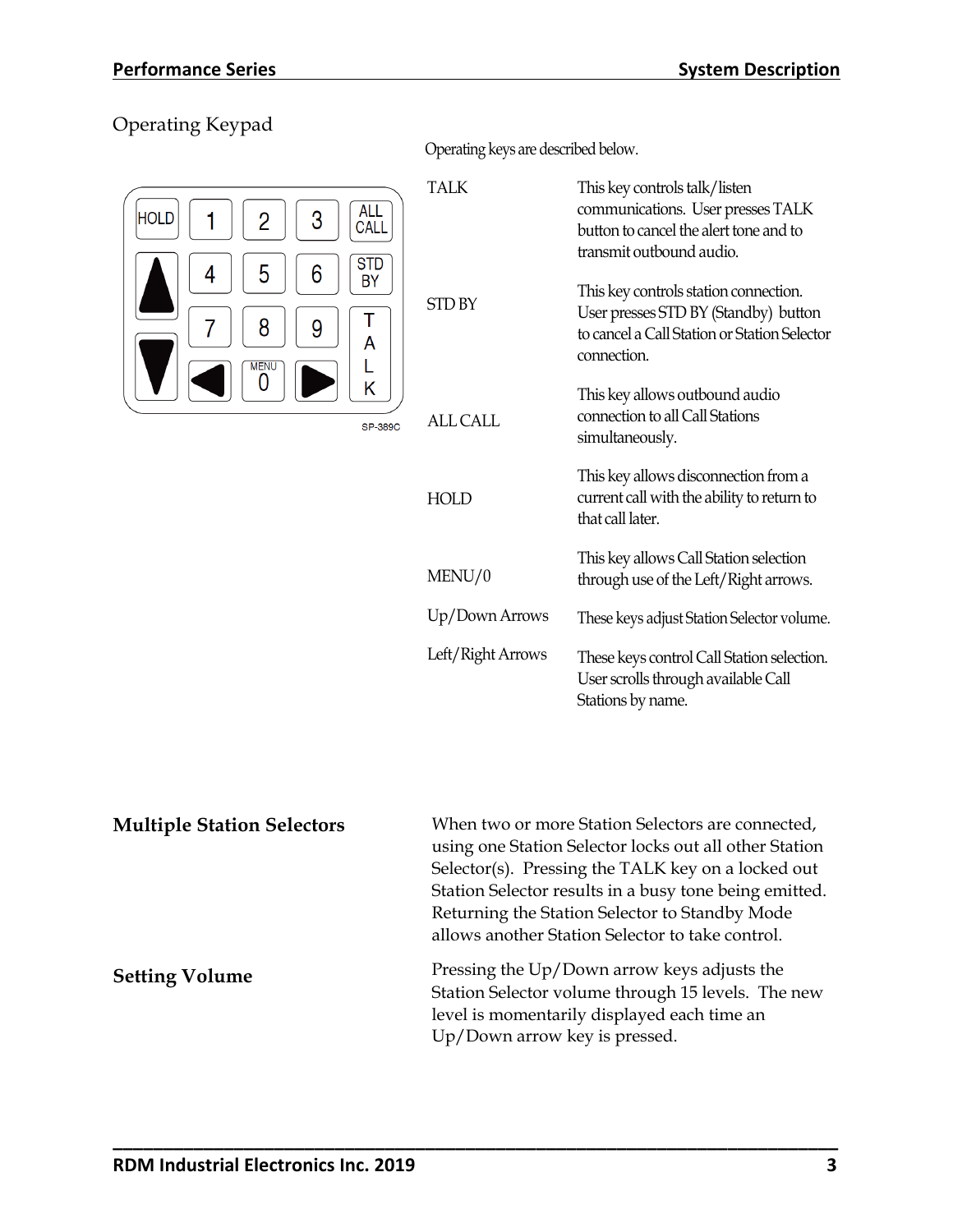# Using the Performance Series Intercom

# **One Call Station Calling Station**

| $Q = 01:$            |  | : TLK |  |
|----------------------|--|-------|--|
| $S = 04$ : PUMP # 04 |  |       |  |





- **Selector** 1. Customer presses "Push for Service" button at Call Station. Station Selector beeps and displays:
	- Q=01indication there is one call in the queue waiting to be answered.
	- Call station number and name (station 4 in this example).
	- 2. Attendant:

**\_\_\_\_\_\_\_\_\_\_\_\_\_\_\_\_\_\_\_\_\_\_\_\_\_\_\_\_\_\_\_\_\_\_\_\_\_\_\_\_\_\_\_\_\_\_\_\_\_\_\_\_\_\_\_\_\_\_\_\_\_\_\_\_\_\_\_\_\_\_\_\_**

- a. Holds TALK key down.
- b. Speaks into microphone.

Station Selector stops beeping, Display:

- Clears Q=01 indicating there are no more calls in the queue.
- Replaces SBY with TLK.
- 3. Attendant and customer talk back and forth. Attendant:
	- a. Holds TALK key down while speaking. Display shows TLK.
	- b. Releases TALK key while listening. Display replaces TLK with LIS.
- 4. When finished, attendant presses STD By key. The display shows SBY.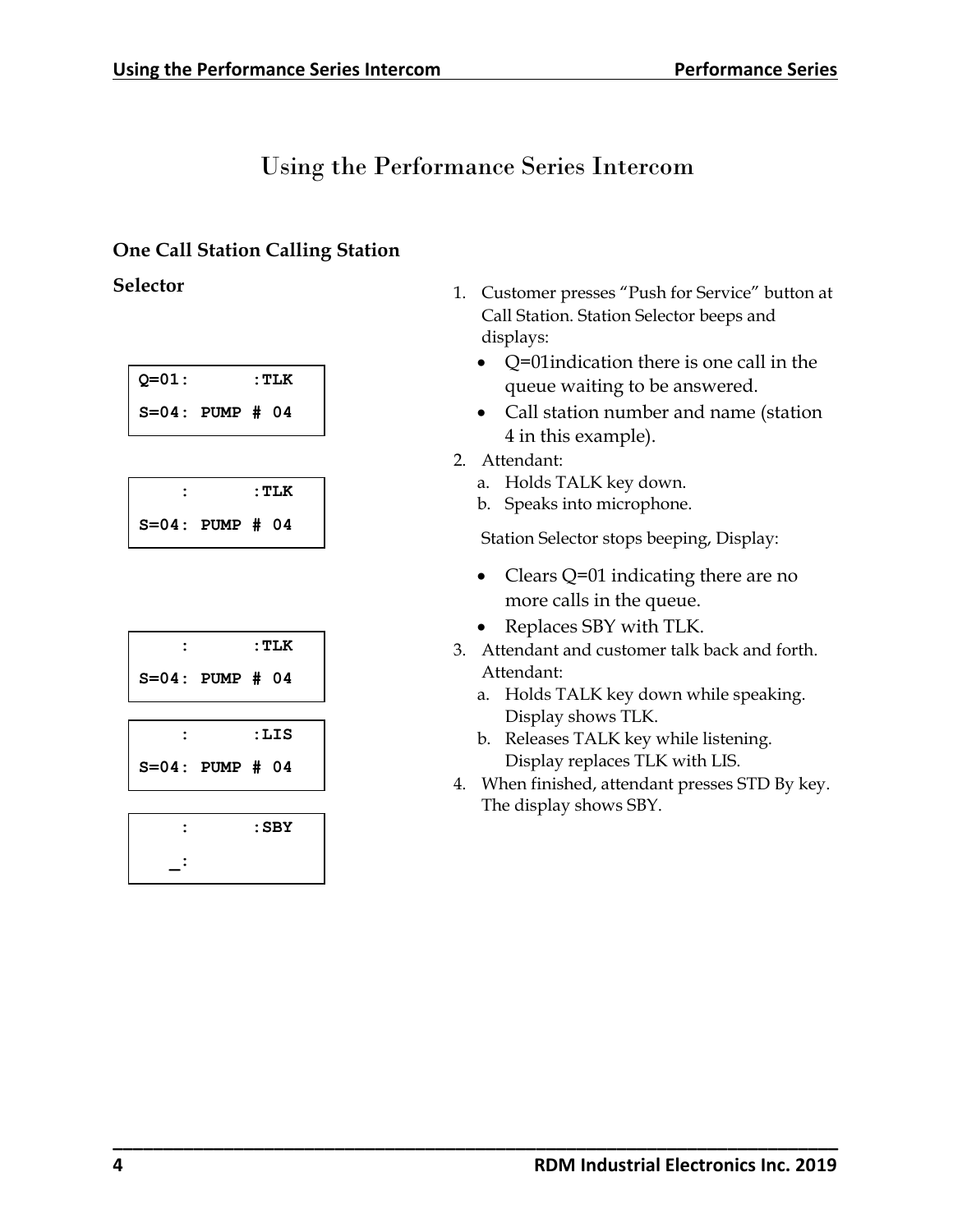| <b>More Than One Call</b><br><b>Station Calling Station</b><br><b>Selector</b><br>$Q = 02:$<br>: TLK<br>$S=07:$ PUMP # 07 | A maximum of 24 Call Stations can call the Station Selector.<br>The system stores the calls in a queue (list) in the order<br>received. Q in the display shows the number of calls in the<br>queue. If in Standby mode, the Station Selector beeps to<br>indicate a call or calls are in the queue.<br>To answer:<br>Press TALK key.<br>1.<br>Q decreases by 1 and the first Call Station number and<br>name in the queue is displayed (customer waiting the<br>longest is answered).<br>Illustration shows Call Station 7 connected with 2 calls in<br>the queue.<br>2.<br>Proceed as described under Steps 3 through 4 under the<br>previous section One Call Station Calling Station<br>Selector.<br>Repeat Steps 1 and 2 above to answer next call.<br>3. |
|---------------------------------------------------------------------------------------------------------------------------|---------------------------------------------------------------------------------------------------------------------------------------------------------------------------------------------------------------------------------------------------------------------------------------------------------------------------------------------------------------------------------------------------------------------------------------------------------------------------------------------------------------------------------------------------------------------------------------------------------------------------------------------------------------------------------------------------------------------------------------------------------------|
| <b>Using the Hold</b><br>Feature                                                                                          | It is possible to place a current call on hold and connect to a<br>different call. See Using the Hold Feature.<br>The Hold feature allows an attendant to disconnect from a<br>current call and connect to a new call without losing the first<br>call. This is useful for disconnecting from a current call,<br>momentarily greeting a newer call, then returning to the first<br>call. More than one call can be placed on hold.                                                                                                                                                                                                                                                                                                                            |
| $Q = 01$ :<br>:LIS<br>$S = 12:$ PUMP # 12                                                                                 | Assume a current connection to Call Station 12, and a second<br>station attempting to call in.<br>The display shows Q=01, LIS, and the current Call Station<br>number and name.<br>To use the Hold feature:                                                                                                                                                                                                                                                                                                                                                                                                                                                                                                                                                   |
| $Q=01$ : $HOLD=01$ : SBY<br>:Press TALK                                                                                   | 1.<br>Press the HOLD key during the current call connection.<br>The display shows HOLD=01 (if no other calls are on<br>hold) and SBY<br>The current call is placed on hold and the Station<br>Selector beeps.<br>Press the TALK key to answer the second call (from Call<br>2.                                                                                                                                                                                                                                                                                                                                                                                                                                                                                |
| $:$ HOLD=01 $:$ TLK<br>$S = 08:$<br><b>PUMP # 08</b><br>$:$ HOLD=02 $:$ SBY<br>:Press HOLD                                | Station 8 in this example).<br>The display:<br>Clears Q=01.<br>Shows the new station number and name and TLK.<br>Press the HOLD key to place the second call on hold.<br>3.<br>The display shows $HOLD = 02$ and SBY. Both calls are<br>now on hold.                                                                                                                                                                                                                                                                                                                                                                                                                                                                                                          |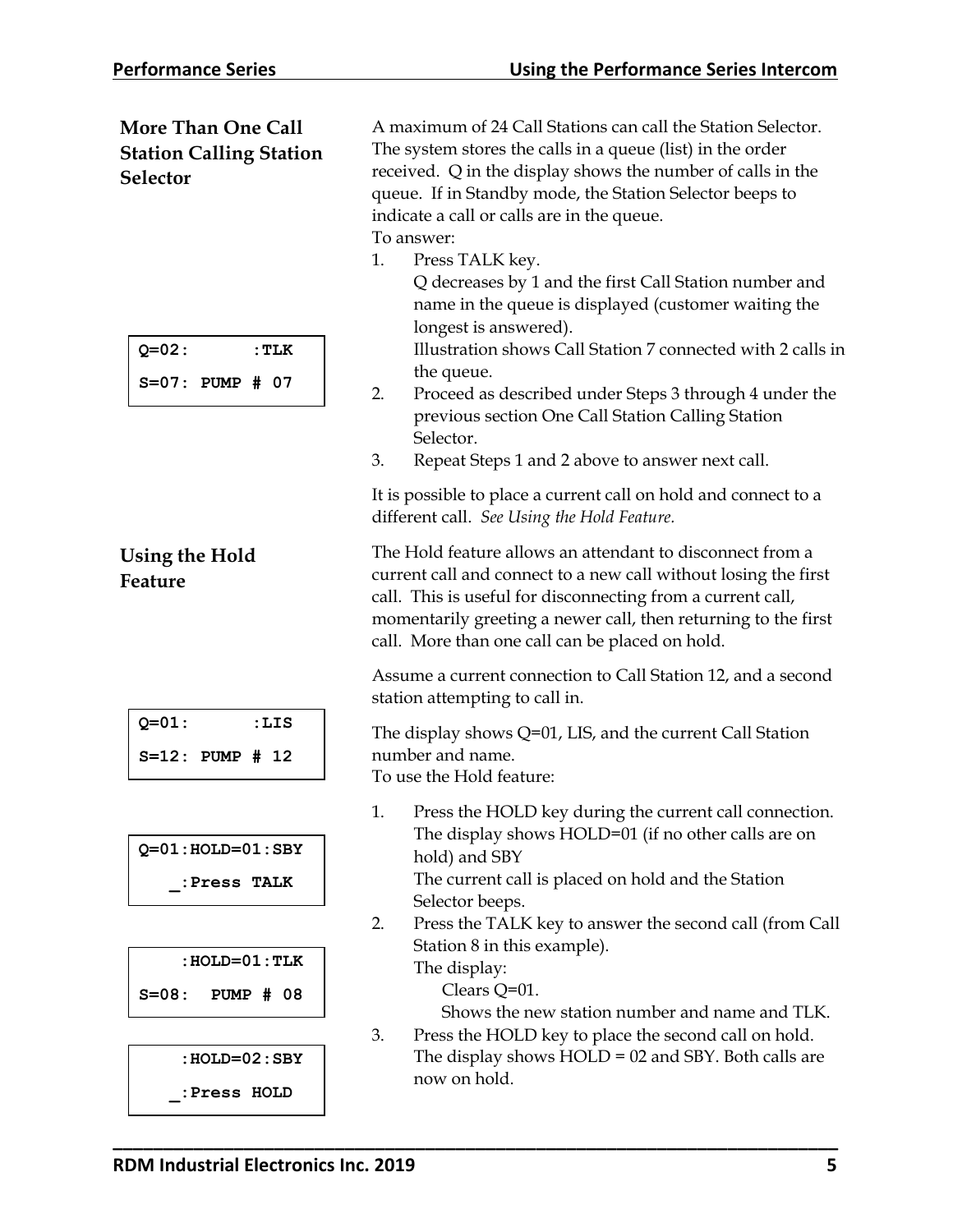|         | $:$ HOLD=01 $:$ LIS |  |  |
|---------|---------------------|--|--|
| $S=12:$ | PUMP # 12           |  |  |

|           | $:$ HOLD=01 $:$ SBY |
|-----------|---------------------|
|           | :Press HOLD         |
|           | :LIS                |
| $S = 08:$ | PUMP # 08           |

# **Calling From Station Selector to Call Station**

4. Press the HOLD key again.

The display shows HOLD = 01 and LIS. The second call is still on hold and the Station Selector is connected to the first caller.

- 5. Press and release the TALK key to converse with the first caller.
- 6. Press the STD BY key when finished. The display shows HOLD = 01 and SBY and the Station Selector beeps.
- 7. Press HOLD. The display shows the second station number and LIS.
- 8. Press and release the TALK key to converse with the second caller.
- 9. Press the STD BY key when finished.

There are three ways to call from the Station Selector to a Call Station:

- Select a specific Call Station.
- Use directory assistance.
- Use All Call Mode. *See All Call Mode*.

### **Select A Specific Call Station**

System must be in the Standby mode. To select a specific Call Station:

1. Press the key(s) associated with the Call Station being called for the desired Call Station number (Call Stations 1 through 9 are entered as one digit).

Display shows the Call Station number and name.

*2.* Proceed as described under Steps 2 through 4 under the previous section *One Call Station Calling Station Selector.*

### **Use Directory Assistance**

Directory assistance allows searching for a Call Station by name. The system must be in the Standby mode. To use directory assistance:

- 1. From the Standby mode, press the MENU/0 key. The display shows  $S = 01$  and the station 1 name.
- 2. Do one of the following:

- Use the Left/Right Arrow keys to find the desired Call Station
- Select a specific Call Station as a starting number: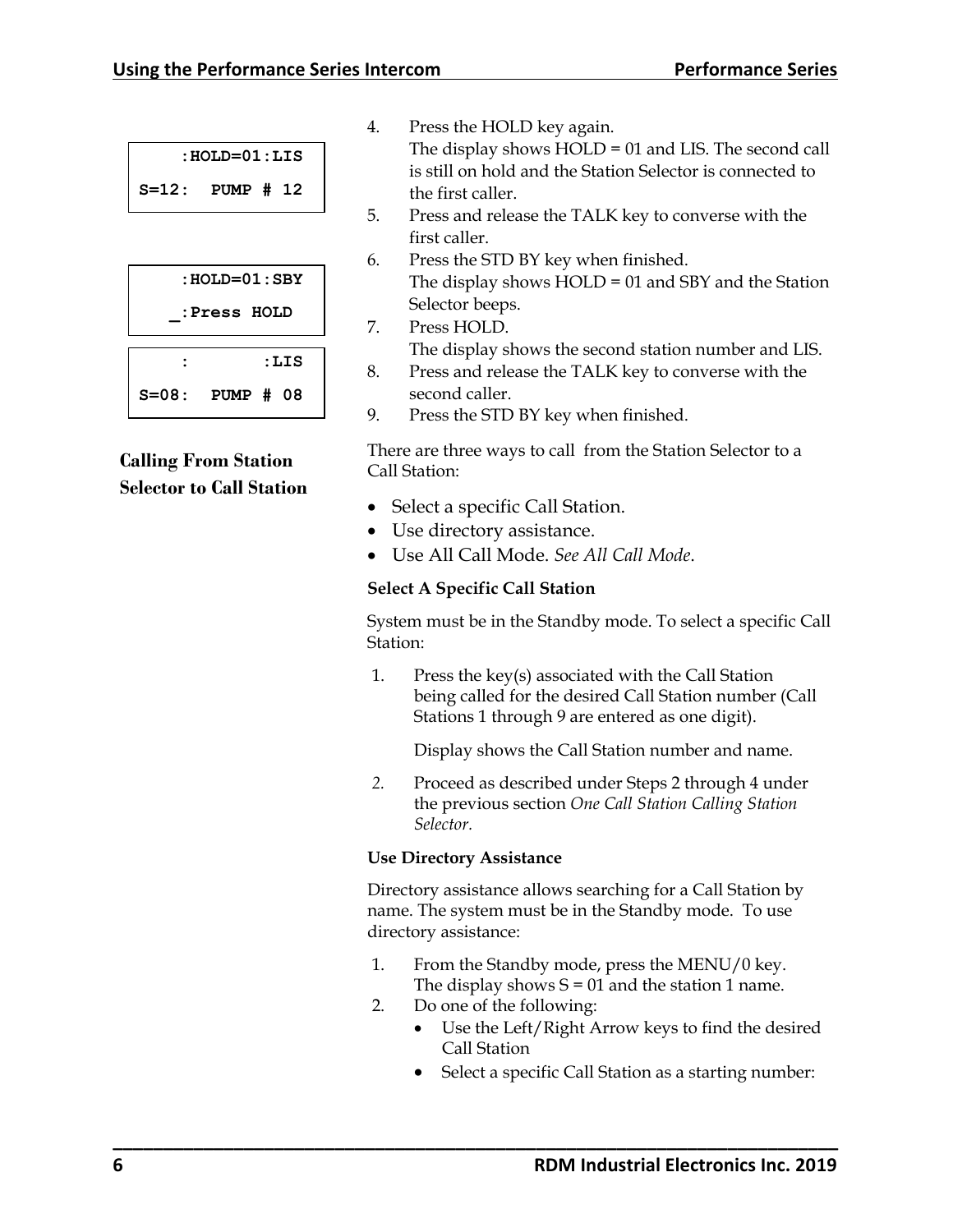**: :TLK A L L C A L L**

**All Call Mode** The All Call mode allows the attendant to speak to all Call Stations at once. All Call mode can be entered at any time. To use All Call mode:

- 1. Hold the ALL CALL key down. The display shows ALL CALL and TLK.
- 2. Talk into the microphone.

**\_\_\_\_\_\_\_\_\_\_\_\_\_\_\_\_\_\_\_\_\_\_\_\_\_\_\_\_\_\_\_\_\_\_\_\_\_\_\_\_\_\_\_\_\_\_\_\_\_\_\_\_\_\_\_\_\_\_\_\_\_\_\_\_\_\_\_\_\_\_\_\_**

3. Release the ALL CALL key. The system goes to the Standby mode or to the previous call connection.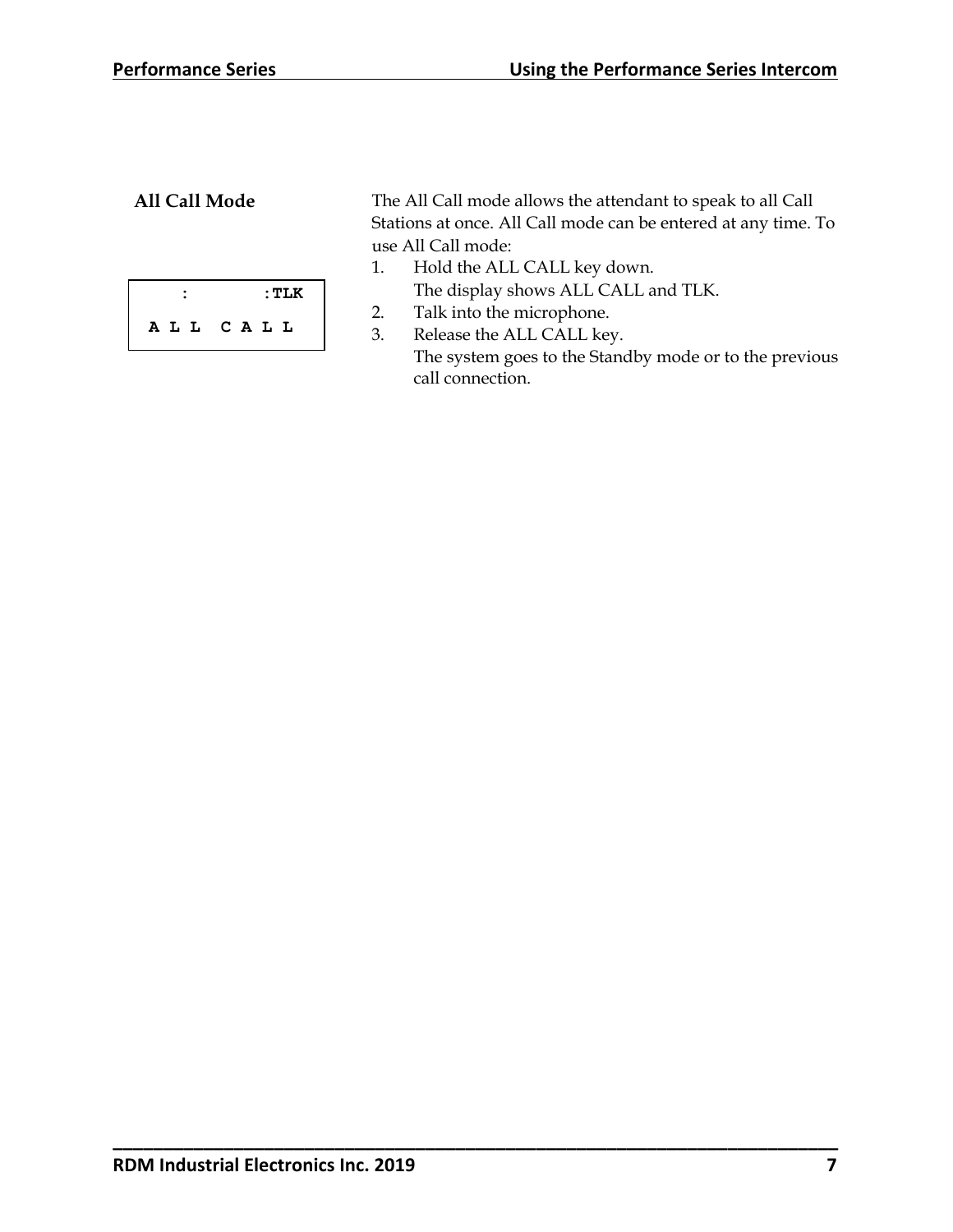**Paging to another Station Selector**

|                    | : SBY      |
|--------------------|------------|
|                    |            |
| $S=72:SELECTOR$ 02 |            |
|                    |            |
|                    |            |
|                    | $:$ PAGING |

|                    | : SBY      |
|--------------------|------------|
| $S=72:SELECTOR$ 02 |            |
|                    |            |
|                    | $:$ PAGING |

There are two ways to page from one Station Selector to another Station Selector:

- Enter a specific Station Selector number.
- Use directory assistance.

**To page by entering a Station Selector number:**

- 1. Press the keys associated with the Station Selector being paged (Station Selectors are designated 71 through 85).
- 2. Press TALK

Display shows the Station Selector number being paged. If no response from the paged Station Selector in 30 seconds, system returns to Standby.

**To page by using the directory assistance:**

Directory assistance allows searching for a Station Selector or Call Station by name. The system must be in the Standby mode. To use directory assistance:

- 1. From the Standby mode, press the MENU/0 key. The display shows  $S = 01$  and the station 1 name.
- 2. Press the left arrow key until the desired Station Selector number appears in the display (Station Selectors 1 through 15 are designated 71 through 85).
- 3. Press TALK

Display shows the Station Selector number being paged. If no response from the paged Station Selector in 30 seconds, system returns to Standby.

To respond to a page request:

**\_\_\_\_\_\_\_\_\_\_\_\_\_\_\_\_\_\_\_\_\_\_\_\_\_\_\_\_\_\_\_\_\_\_\_\_\_\_\_\_\_\_\_\_\_\_\_\_\_\_\_\_\_\_\_\_\_\_\_\_\_\_\_\_\_\_\_\_\_\_\_\_**

1. Press TALK to accept page request

 Display shows the Station Selector number paging. Speaker produces a distinctive alert tone.

or

 Press STD BY to ignore page request. Display shows STD BY to ignore page request

2. Proceed as described under Steps 2 through 4 under the previous section *One Call Station Calling Station Selector.*

**Responding to a Page from another Station Selector**

**PAGE:REQUEST:SBY**

**S=71:SELECTOR 01**

**PAGE:REQUEST:SBY**

 **:..PAGING...**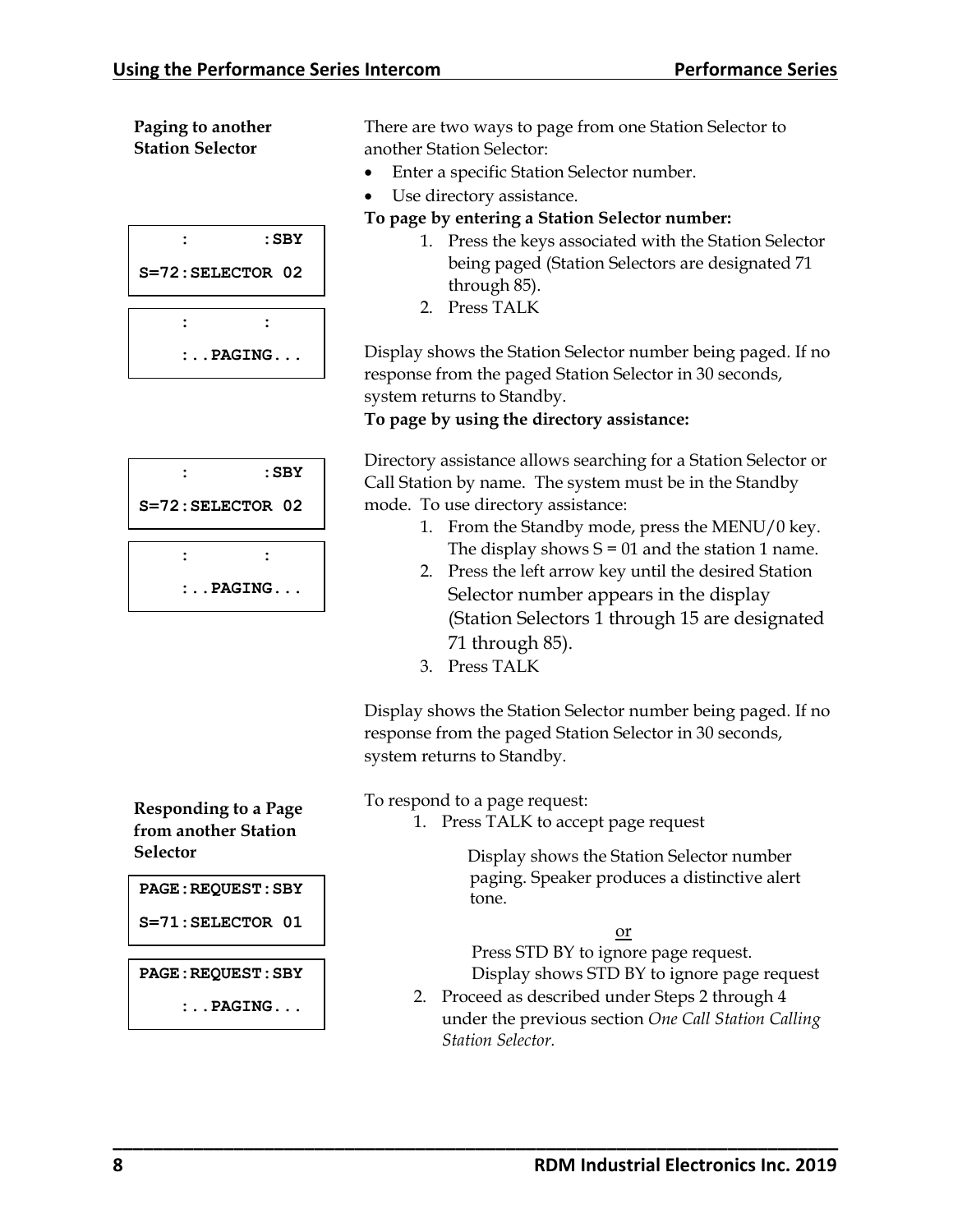## **Off Line Mode**

 **\*OFF LINE\***

**UP ARROW TO EXIT**

The Off Line mode is the equivalent of the Station Selector being turned off. In the Off Line mode, the Station Selector does not respond to call requests (does not beep).

The Station Selector can be put in the Off Line mode from the Standby mode. To do this, repeatedly press the down arrow key to reach minimum level. The display shows OFF LINE.

To exit Off Line mode and enter Standby mode, press the up arrow key once. Audio level is set to the mid level of 8.

### **Error Messages**

| ERROR! |  |  |  |  |  |  |  |
|--------|--|--|--|--|--|--|--|
|--------|--|--|--|--|--|--|--|

**NO COMMUNICATION**

The system displays one error message: NO COMMUNICATION. If this message occurs, call your RDM authorized dealer or call RDM Technical Support at 1-800- 282-5183.